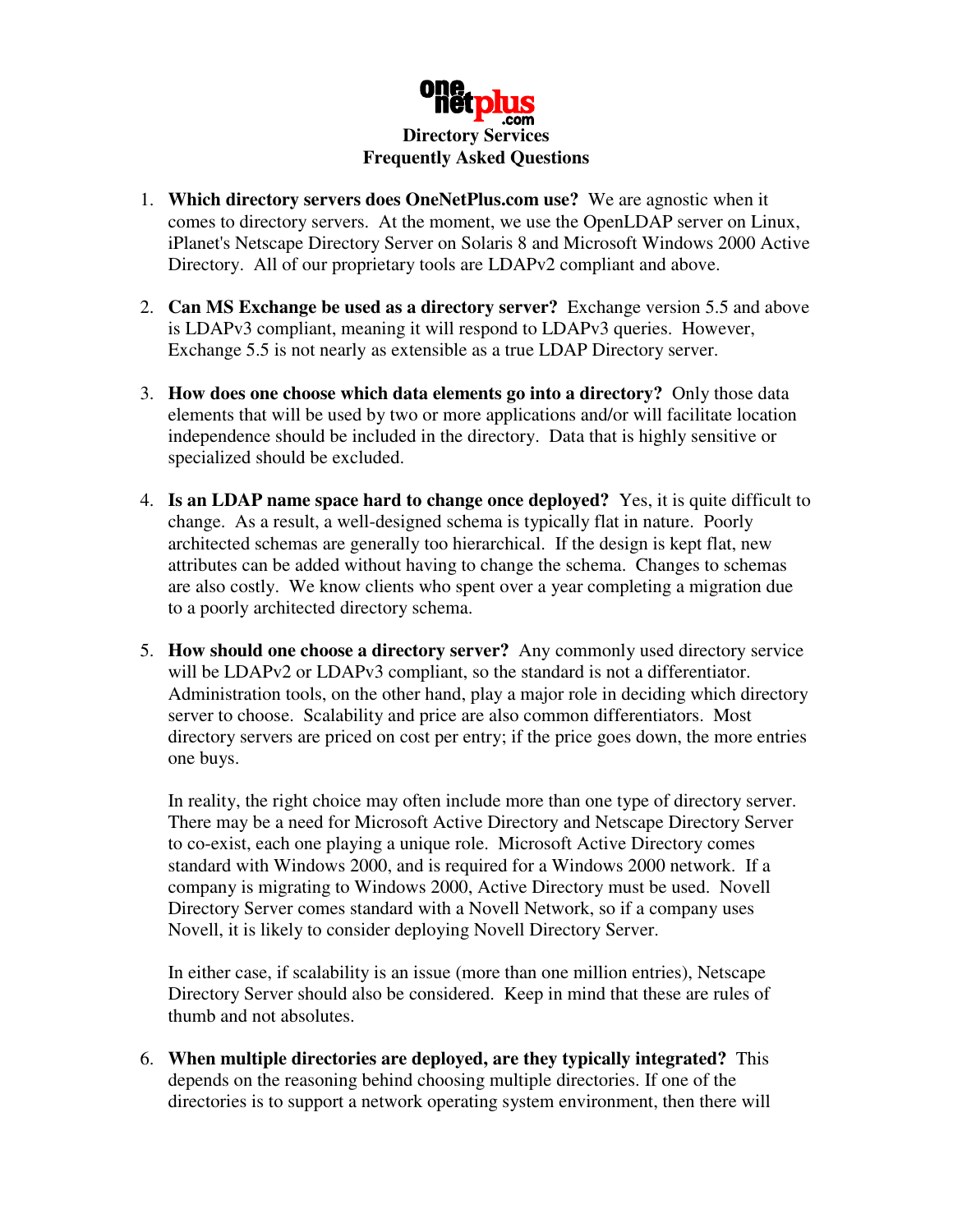typically be sharing between the two directories. This type of integration usually occurs at the point of origin, being the authoritative data sources.

7. **Which directory server does OneNetPlus.com recommend?** We are agnostic when it comes to directory servers. We would assess a client's specific situation and recommend the directory server that fits them the best, in terms of scalability, reliability, performance and price.

## 8. **What type of company can benefit from directory services?**

- A Company that is deploying software requiring directory services.
- A Company that spends too much time and money identifying the source of common data elements every time a new application is deployed.
- A Company that already has a directory server installed but has to spend time and money manually updating it.
- A Company that is rolling out an eBusiness initiative.
- A Company that would like to unify application logins.

## **9. What are some major uses of directories?**

- eCommerce and eBusiness Many aspects of eBusiness can be best facilitated via a directory implementation. User authentication (both strong and weak), application integration and entitlement are but a few. Simple integration between multiple backend systems can make or break an eBusiness initiative. It can speed the time to market as well as reduce system overhead, from a logical and procedural perspective, for long-term viability.
- Entitlement Through authentication, a user can be entitled, and that entitlement can be passed to multiple applications. This kind of single login can greatly simplify the user experience. Positive user experience can be a strategic imperative in eBusiness.
- Email routing MTA message transfer authentication.
- Network object management Directory Enabled Network (DEN) objects include: servers, routers, hubs, all logins/passwords and program components. A program component, like a DLL, can be part of a library stored in a directory name space. If an application begins to fail, due to missing a DLL, a routine could query the LDAP name space and pick-up the required DLL.
- **10. What is strong vs. weak authentication/security?** Authentication is the process of determining if someone really is who they say they are. One method of authentication is through logon and password. This is considered a weak authentication mechanism because passwords can be stolen or compromised very easily. A more secure mechanism for authentication is through digital certificates that are verified by a certificate authority, as part of a Public Key Infrastructure (PKI). This is considered strong authentication because it is much more difficult to compromise. Both weak and strong authentication have a place in an enterprise computing architecture.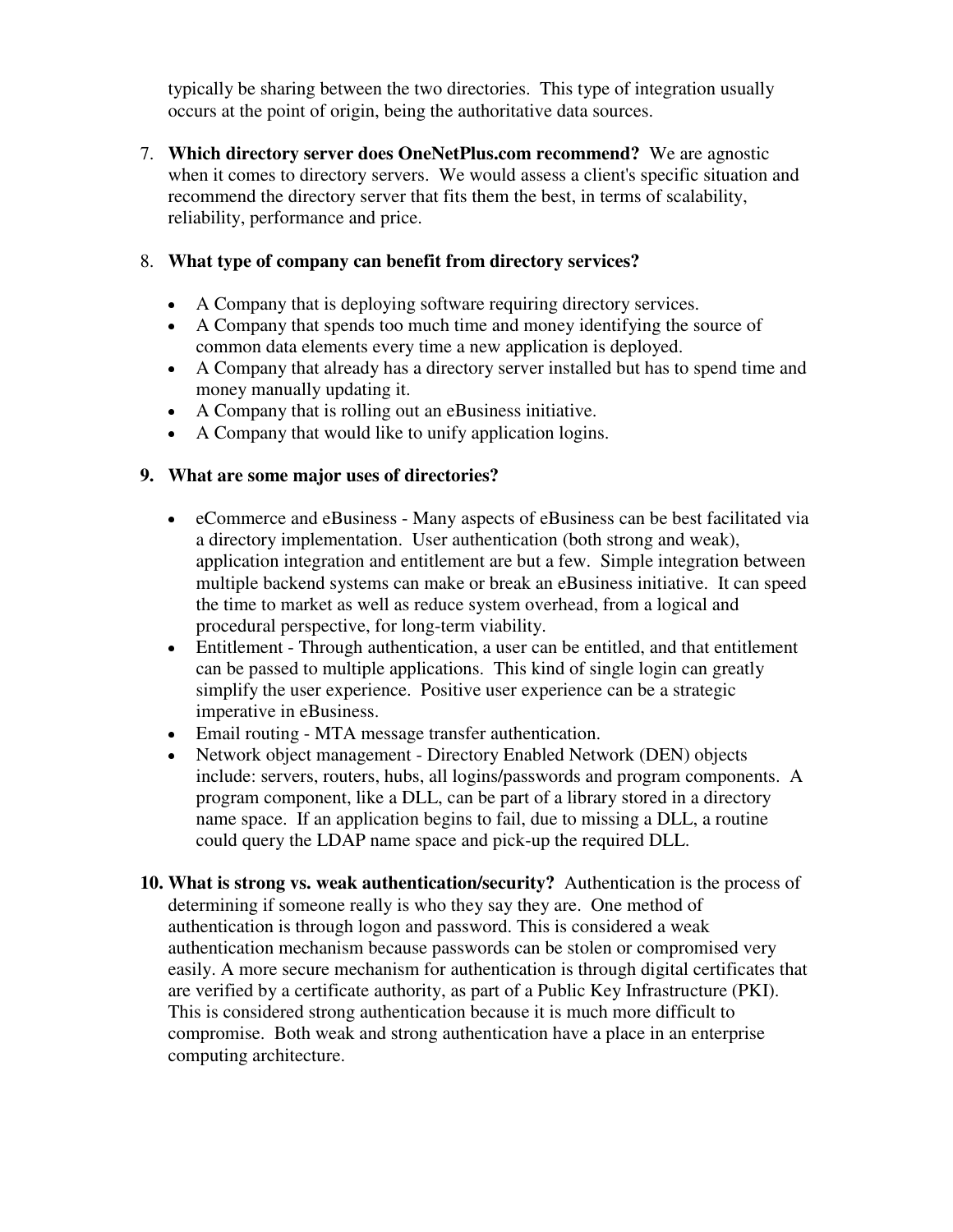- **11. Does an LDAP query take longer, logically, than a basic database query?** No. LDAP stands for Lightweight Directory Access Protocol. The word "lightweight" is used because the protocol requires much less overhead than a database query. A database query generally follows a path that is something like ADO, to ODBC, to DBLib, to TDS, and then to the network layer of the database where it begins to encounter rules for locking, and referential integrity, etc. With LDAP, the query runs from the IP layer to the LDAP name space. Performance is typically much better with LDAP, which is one of the many reasons it is beginning to take such a strong hold in technology architectures today.
- 12. **What is Data Synchronization?** Data synchronization allows the data from one or many authoritative sources to update the directory service at regular intervals, keeping the directory data up-to-date and reliable.
- 13. **Do Directories work without Data Synchronization?** Data synchronization is not a prerequisite for directory services but without it, the data in the directory service will quickly become unreliable. If the data in the name space is not tied to an authoritative source, it will begin to degrade, weakening the effective use of the directory overall. When OneNetPlus.com's Data Synchronization Tools are included with a directory implementation, the return on investment relative to deploying LDAP, is more likely to be fully realized.
- 14. **When does LDAP become the authoritative source for data?** Since LDAP's intent is for read access and not update access, LDAP would typically not be an authoritative source for data that is volatile. LDAP was not intended for managing data changes from multiple applications. However, LDAP can be an authoritative source if the data is relatively static and there are no other more appropriate sources of data that can be classified as the authority.
- 15. **Can a company that already has an LDAP server installed benefit from data synchronization?** Absolutely. If they are manually updating data, then they are probably throwing people at the problem and potentially spending too much money on an error prone process. If they do not update it at all, then directory server data is probably degrading and being perceived as unreliable and untrustworthy. Data synchronization can be deployed to automate the update process, reduce the costs involved, and ultimately preserve the investment in the directory.
- 16. **What if a company has applications that are not LDAP capable?** LDAP will most likely be initially deployed to facilitate one of the IT objectives or requirements stated in FAQ #9. Enabling LDAP capable applications is one of these objectives. Applications that are not LDAP capable cannot benefit from a directory implementation per se.

However, an investment in LDAP will not likely degrade even if it only to supports a single purpose. This is true for two important reasons. First, because LDAP is such an effective architectural tool, many common "off the shelf "applications have LDAP capabilities scheduled for their next release. Many of these are not just LDAP capable but actually require LDAP. Also, the majority of new applications, not yet